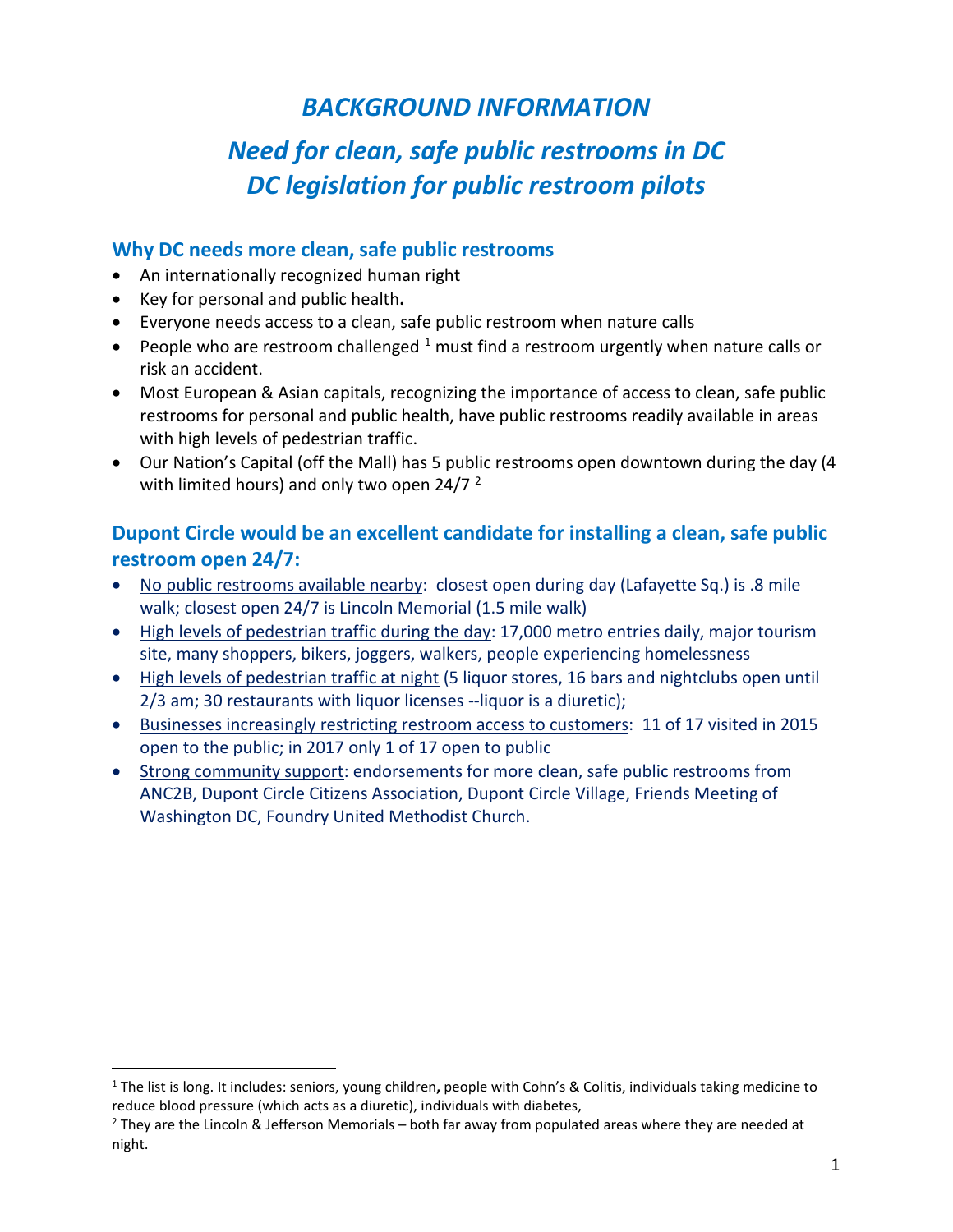# **Law 22-280, Public Restrooms Installation & Promotion Act of 2018, addresses DC's need for more clean, safe public restrooms**

### **History**

- Introduced by Council Members Nadeau, Grosso, Silverman and Todd in April 2017 based on research<sup>[3](#page-1-0)</sup> done by People for Fairness Coalition (PFFC) Downtown DC Public Restroom Initiative.
- Passed by the DC Council in December 2018 by unanimous vote
- Became Law 22-280 on April 11, 2019
- DC FY 2020 Budget passed by the DC Council on May 28, 2019 provides first year funding

### **Highlights of Law 22-280:**

Directs the DC government to establish a Working Group to explore solutions to the lack of public restrooms in downtown DC.

Group to consist of DC Water, DPW, DDOT, DGS, DPR, DOH & DHS, MPD, DMPED and five nongovernmental representatives: two from DC nonprofits that address homeless issues, one non-profit with a focus on issues affecting seniors, one nonprofit with a focus on public health, and one individual with expertise in urban planning.

Within first 45 days: Mayor is to go out BIDs, ANCs, and other community organizations requesting that they submit information on areas within their jurisdictions where they consider that there is a need for public restrooms.

With first 180 days: Mayor names Working Group tasked with proposing the number and type of public restroom facilities, if any, that would best serve the District's needs.

Working group is charged with recommending two pilot programs:

- 1. Install and maintain two stand-alone public restrooms open 24/7 in high need locations in the District (providing opportunities, once the sites are selected, for public comment with the ANC in the area where the restroom is to be installed to vote on its installation);
- 2. Create a program to provide financial incentives to businesses in a selected Business Improvement District to open their restrooms to the public.

Charges the MPD with collecting information on police reports at/near the restrooms and the nature of the reports. At the end of the first year the Mayor shall report to the Council on the actual annual costs of installing, maintaining, policing, and repairing the public restroom facilities.

MPD monitoring information and report to be used to decide whether to continue and/or expand one or both pilot programs.

<span id="page-1-0"></span><sup>3</sup> Information on the Downtown DC Public Restroom Initiative and the research it has done may be found at www.pffcdc.org/what-we-do/public-restrooms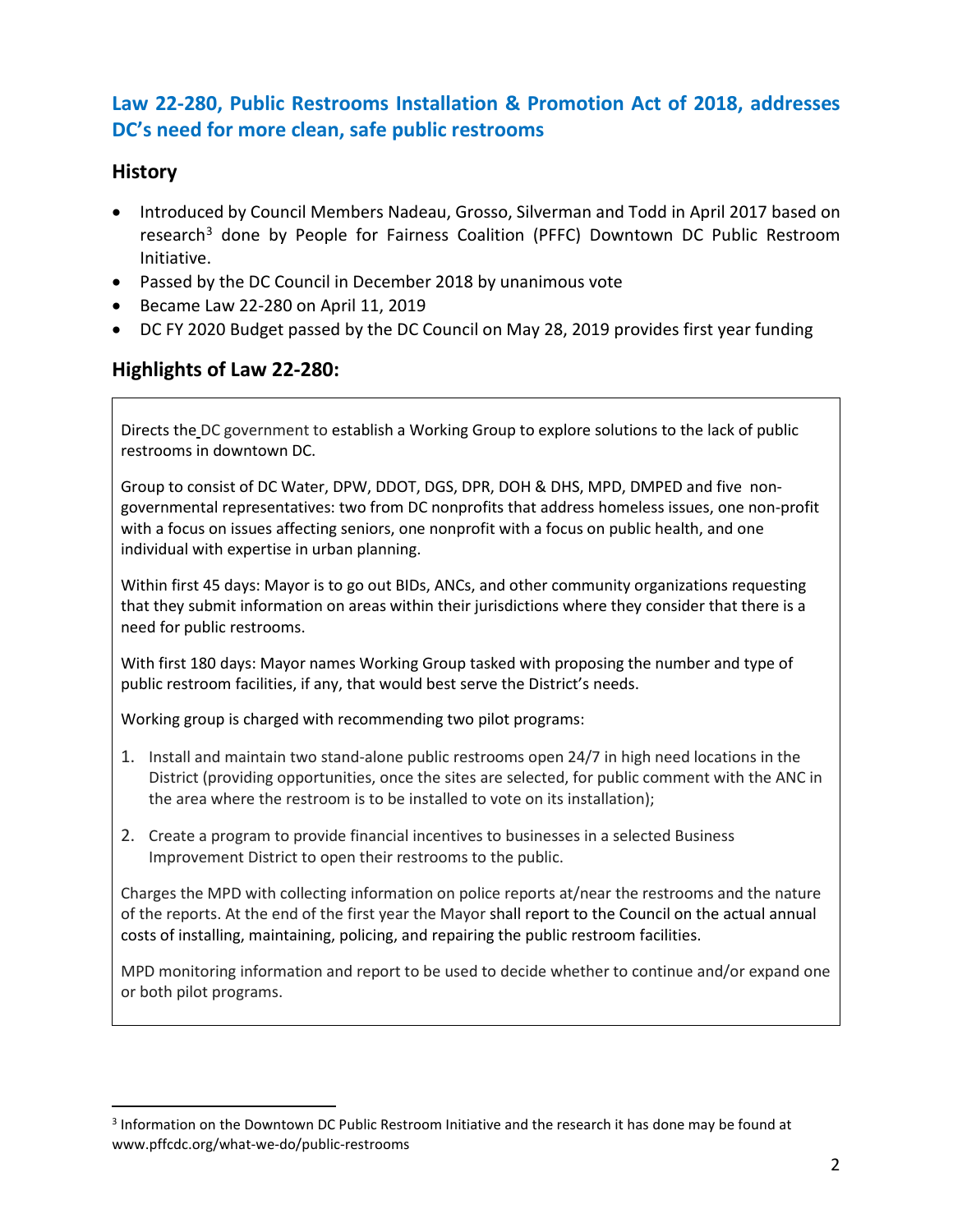## **Funding**

Fiscal Impact Statement (FIS) prepared by the Office of the DC Chief Financial Officer provides for \$400,000 in first year funding:

- \$270,000 to purchase and install two stand-alone public restrooms open 24/7 and \$64,000 for cleaning and replacement parts (as needed)
- \$66,000 for business incentives program (estimated to cover contracts with up to 30 businesses)

# **Responsibility for implementing public restroom pilots**

- Department of General Services (DGS) is responsible for implementing stand-alones open 24/7 including maintenance and keeping them clean.
- Department of Small and Local Business Development (DSLBD) to contract with one BID which will identify participating businesses in their area, arrange for contract signatures and do monitoring.

# **Key moments [4](#page-2-0)**

- On/about November 15, 2019 (45 days in) Mayor request that BIDs, ANCs, community organizations advise where they believe public restrooms are needed.
- On/about April 1, 2020 (180 days in) Mayor forms Working Group
- On about November 1, 2020 (395 days in) signs put up in areas where stand-alone restrooms are to be installed requesting public comment, ANC to vote on this matter

<span id="page-2-0"></span><sup>4</sup> Assumes Law 22-0289 becomes effective as October 1, 2019, start of FY 2020.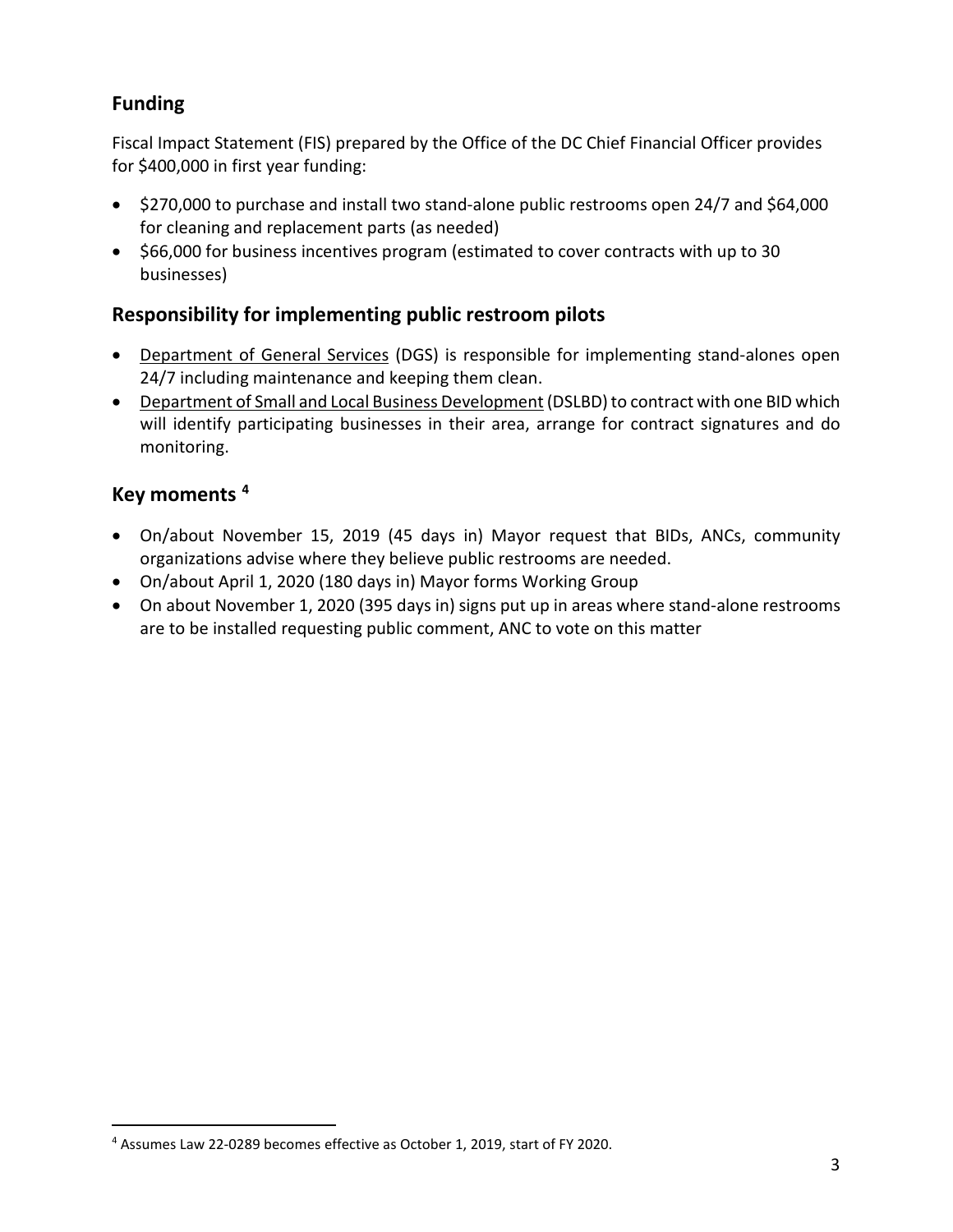# **Options for standalone public restrooms open 24/7 [5](#page-3-0) [6](#page-3-1)**

- Portland Loo
- Automated public toilets

### **PORTLAND LOO [7](#page-3-2) [8](#page-3-3)**



Built by Committee (outreach, assistance & buy in from): City of Portland, Portland Police, Portland Fire Department, Clean & Safe (Portland's BID), Portland Water Bureau, Portland Parks & Recreation, Portland Environment Services, Madden Fabrications – taking into consideration experiences elsewhere.

Successfully installed and maintained in 28 cities in US, Canada, and New Zealand. They include: Portland OR, San Diego CA, Greeley CO, San Antonio TX, Miami FL, Cambridge MA, Cincinnati OH, Hoboken NJ, Salt Lake City UT, Vancouver BC.

Size of a parking space

### Designed using CPTED [9](#page-3-4) measures to be safe and avoid being used for illicit activities**:**

- Louvers at top and bottom so one can see and hear what is happening inside
- Lighting inside and outside at night
- Blue light inside to discourage shooting up.
- Situated in an open space where there is a lot of pedestrian/vehicular traffic.
- Local business & community buy-in is critical as they serve as eyes and ears during the day.
- Arrangement for police to pass by during their rounds at night.

#### Designed for minimum stay/maximum use:

• No sink inside; water spout on onside for hand washing and to fill water bottles (up to 300 flushes/day)

### Easy to clean and maintain**:**

- Visited between 2 and 5 times/day by an individual who manually cleans inside and outside
- Panels are graffiti proof and can be easily cleaned and, as necessary, replaced.

### Economical to purchase and maintain

- Purchase and transport: \$94,000
- Installation: \$25,000 \$35,000 (if near water & sewer connection)
- Cleaning & maintenance: \$12,000 to \$20,000/year
- Each flush uses 1.25 gallons of water
- Solar panels in areas with lots of sun provide needed electricity.

<span id="page-3-0"></span><sup>&</sup>lt;sup>5</sup> It is up to the Working Group to decide which option to select.

<span id="page-3-1"></span> $6$  Most appropriate for areas experiencing high levels of pedestrian traffic during the day and late at night.

<span id="page-3-2"></span><sup>7</sup> Preference of PFFC Downton DC Public Restroom Initiative; Portland Loo used as basis for preparing Fiscal Impact Statement.

<span id="page-3-3"></span><sup>8</sup> For more information on the Portland Loo go to www.portlandloo.com

<span id="page-3-4"></span><sup>&</sup>lt;sup>9</sup> CPTED stands for Crime Presentation Through Environmental Design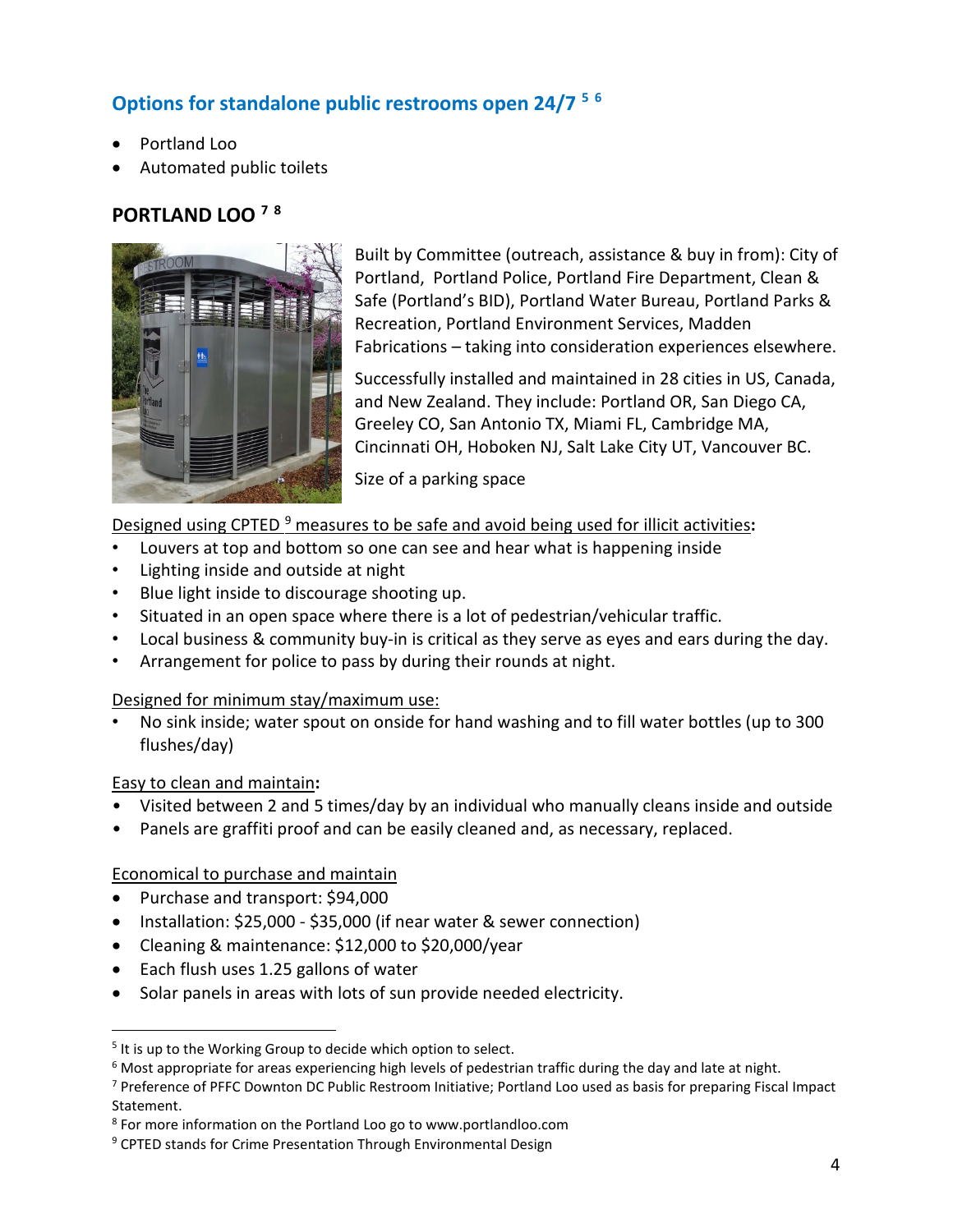### **AUTOMATED PUBLIC TOILETS [10](#page-4-0) [11](#page-4-1)**



In existence for a number of years. Produced by a variety of firms (among them Delacroix, Hering, ToiliTech and EXCELon).

May be found in US (San Francisco, New York City), throughout Europe and Asia.

Size of a parking space.

#### Characteristics:

- Entirely closed
- User usually has up to 20 minutes before automatic door opens

#### Safety considerations:

- Depends on where it is placed: in some areas there are no problems; other have experienced vandalism
- Given that it is closed and one can't see what is happening inside, possibility of its being used for illicit purposes

#### Cleanliness

- Depends on location
- Depending on model, is cleaned by spraying water in toilet area or whole interior; in some cases after each use, others up to after 10 uses.
- Doesn't pick up trash left on floor

### Costs to purchase and maintain

- \$250,000 \$1,000,000 purchase
- \$25,000 \$35,000 installation if close to water/sewer lines
- Up to \$100,000 to clean and maintain
- High water use/cost

<span id="page-4-0"></span><sup>10</sup> For more information on Automated Public Toilet (APTs): https://home.howstuffworks.com/home-

improvement/household-hints-tips/cleaning-organizing/self-cleaning-toilets.htm

<span id="page-4-1"></span><sup>&</sup>lt;sup>11</sup> We know less about APTs in spite of attempts to learn more; they work well in some places and not in others